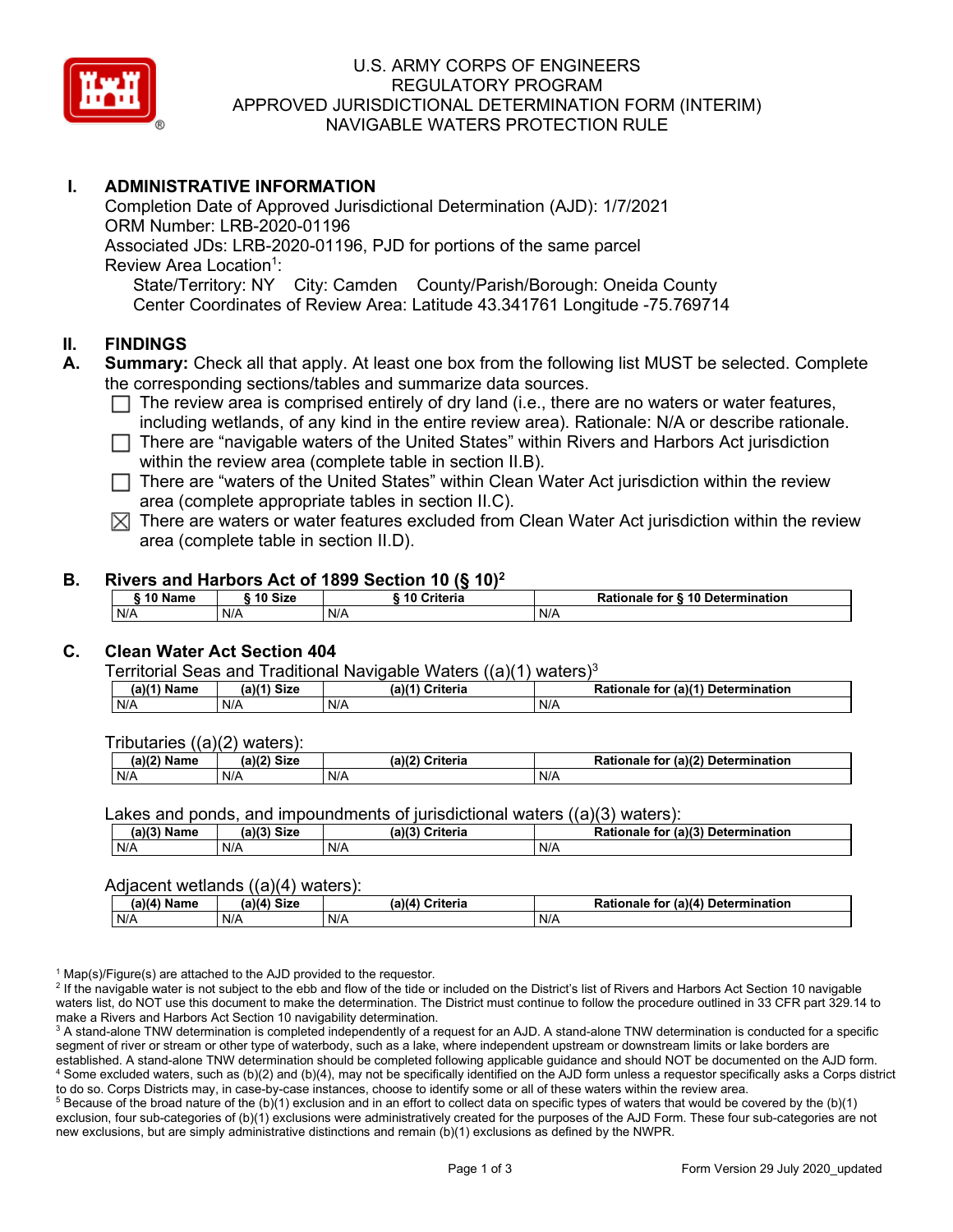

## U.S. ARMY CORPS OF ENGINEERS REGULATORY PROGRAM APPROVED JURISDICTIONAL DETERMINATION FORM (INTERIM) NAVIGABLE WATERS PROTECTION RULE

## **D. Excluded Waters or Features**

Excluded waters  $((b)(1) - (b)(12))^4$ :

| <b>Exclusion Name</b> | <b>Exclusion Size</b> | Exclusion <sup>5</sup>      | <b>Rationale for Exclusion Determination</b>                                                                                                                                                                                                                                                                                                                                                                                                                                                                                                                                                                                                                                                                                                                                                                                                                                                      |  |  |  |
|-----------------------|-----------------------|-----------------------------|---------------------------------------------------------------------------------------------------------------------------------------------------------------------------------------------------------------------------------------------------------------------------------------------------------------------------------------------------------------------------------------------------------------------------------------------------------------------------------------------------------------------------------------------------------------------------------------------------------------------------------------------------------------------------------------------------------------------------------------------------------------------------------------------------------------------------------------------------------------------------------------------------|--|--|--|
| Wetland J, PEM        |                       |                             | as a portion is PEM and the remainder is PFO. It is all<br>the same wetland<br>Wetland J is located next to and within a planted<br>Norway Spruce plantation and an agricultural field. The<br>wetland is over 75 feet from Stream No. 2 to the north.<br>While the two-foot contour map indicates very slight<br>grade change sloping toward the creek, JD Plot No. 5<br>which was the upland plot between Wetland J and<br>Stream 2, did not identify wetland hydrology, vegetation<br>or soils. Rock was found within at 4 inches of the<br>topsoil, suggesting that any surface water likely seeps<br>subsurface before potentially reaching the stream,<br>precluding any surface water connection.<br>The stream, which is addressed in the PJD associated<br>with this file, is hardly discernable in the aerial photos,<br>and no hydrology connections between the two were<br>observed. |  |  |  |
|                       |                       |                             | Based on the above information, the wetland does not<br>abut an $(a)(1)$ through $(a)(3)$ water, nor is the wetland<br>inundated by flooding by an $(a)(1)$ through $a(3)$ water, is<br>not separated from an (a)(1) through (a)(3) water via a<br>natural berm or barrier, and is not separated from an<br>$a(1) - a(3)$ water via an artificial structure/feature                                                                                                                                                                                                                                                                                                                                                                                                                                                                                                                               |  |  |  |
| Wetland J, PFO        | $0.295$ acres         | (b)(1) Non-adjacent wetland | See above.                                                                                                                                                                                                                                                                                                                                                                                                                                                                                                                                                                                                                                                                                                                                                                                                                                                                                        |  |  |  |

# **III.** SUPPORTING INFORMATION<br>**A.** Select/enter all resources that

- **A. Select/enter all resources** that were used to aid in this determination and attach data/maps to this document and/or references/citations in the administrative record, as appropriate.
	- **\_x\_** Information submitted by, or on behalf of, the applicant/consultant: *Nexamp Solar Project 20807; Camden Barker Solar; dated September 1, 2020; Prepared by The Environmental Design Partnership, LLP (edp), including data sheets for wetland delineation on 7/21/2020* This information *is* sufficient for purposes of this AJD. Rationale: *N/A*
		- **\_\_\_** Data sheets prepared by the Corps: *Title(s) and/or date(s).*
	- **\_x\_** Photographs: *on site photos provided in delineation report. Aerial photos: Google Earth Pro dated 3/31/2003, 4/13/2017; NYS Ortho imagery 2017, 2013, 2009, 2003, 1994 (note specific dates unknown)*
		- **\_\_\_** Corps Site visit(s) conducted on: *Date(s).*
		- **\_\_\_** Previous Jurisdictional Determinations (AJDs or PJDs): *ORM Number(s) and date(s).*
	- **\_x\_** Antecedent Precipitation Tool: *provide detailed discussion in Section III.B.*

 $1$  Map(s)/Figure(s) are attached to the AJD provided to the requestor.

<sup>&</sup>lt;sup>2</sup> If the navigable water is not subject to the ebb and flow of the tide or included on the District's list of Rivers and Harbors Act Section 10 navigable waters list, do NOT use this document to make the determination. The District must continue to follow the procedure outlined in 33 CFR part 329.14 to make a Rivers and Harbors Act Section 10 navigability determination.

<sup>&</sup>lt;sup>3</sup> A stand-alone TNW determination is completed independently of a request for an AJD. A stand-alone TNW determination is conducted for a specific segment of river or stream or other type of waterbody, such as a lake, where independent upstream or downstream limits or lake borders are established. A stand-alone TNW determination should be completed following applicable guidance and should NOT be documented on the AJD form. <sup>4</sup> Some excluded waters, such as (b)(2) and (b)(4), may not be specifically identified on the AJD form unless a requestor specifically asks a Corps district to do so. Corps Districts may, in case-by-case instances, choose to identify some or all of these waters within the review area.

 $5$  Because of the broad nature of the (b)(1) exclusion and in an effort to collect data on specific types of waters that would be covered by the (b)(1) exclusion, four sub-categories of (b)(1) exclusions were administratively created for the purposes of the AJD Form. These four sub-categories are not new exclusions, but are simply administrative distinctions and remain (b)(1) exclusions as defined by the NWPR.